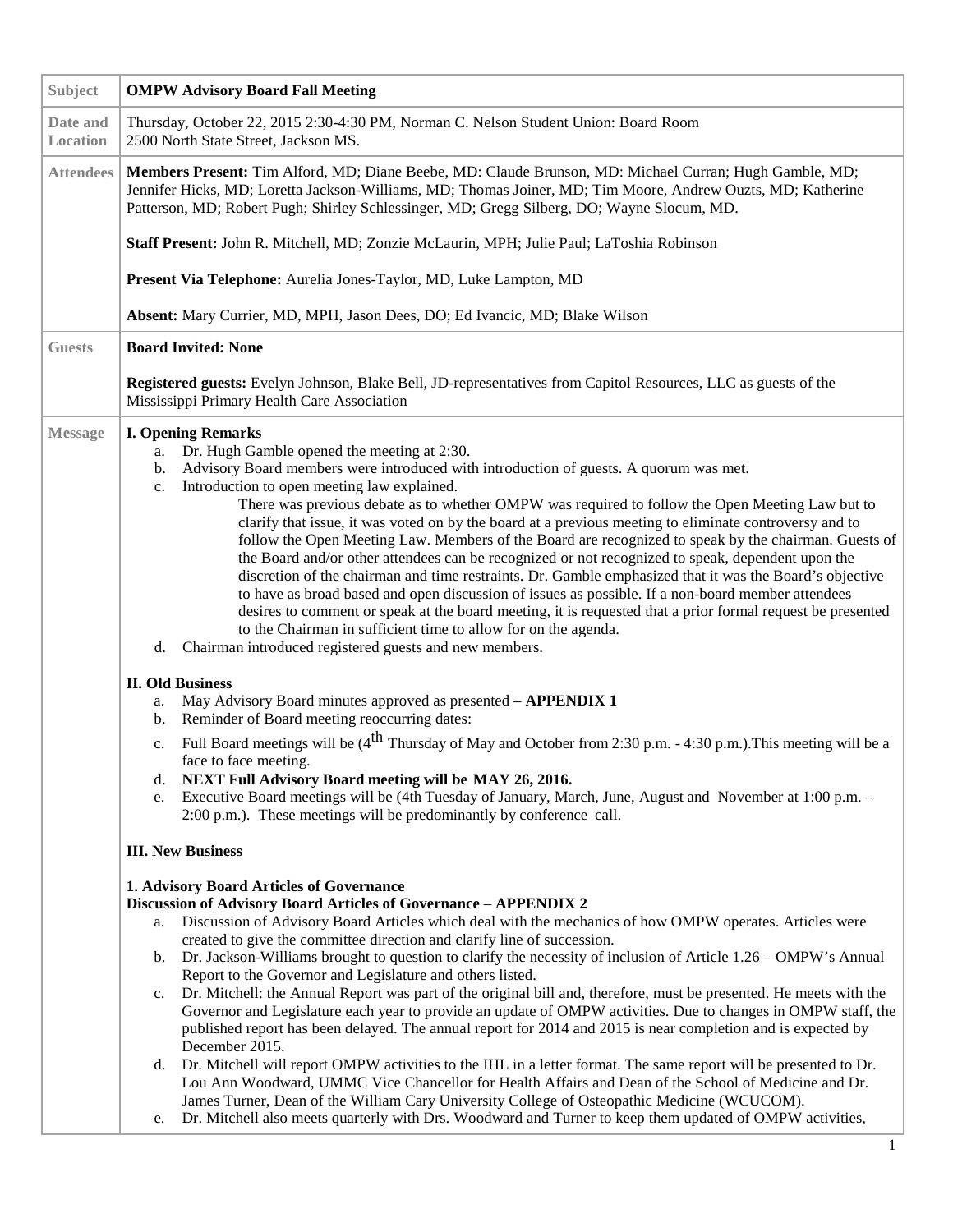although that is not officially mandated in the Articles of Governance.

- f. Dr. Jackson-Williams also requested clarification regarding Article V, Section 5.1 regulations regarding how executive committee appointments are established and maintained. She was referred to Sections 5.3 and 5.4 for explanation. The Executive Board shall consist of 5-7 members of the duly appointed board members & elected by the full board.
- g. Mr. Pugh requested clarification regarding board member attendance (Articles Section 3.3.1). Although Board members are not required to attend a certain number of meetings, it is strongly encouraged that Board members make at least one of two face-to-face meeting annually. It was felt that the appointing organization could and should be the body to address non-attendance of their appointee.
- h. Dr. Slocum suggested an editorial change to Section 2.2.54 to change the name of the Mississippi Chapter, American College of OB-GYN to the Mississippi Section, American College of OB-GYN. Motion was adopted.

### **RESULTS**

Advisory Board Articles of Governance **approved.** 

#### **2. Promotion of Vice-Chairperson to Chairperson**

a. Dr. Schlessinger will assume position of Chair on July  $1<sup>st</sup>$ , 2016. Promotion of the Vice Chairperson is an automatic process that does not require a board vote.

### **3. Election of new Vice-Chairperson- APPENDIX 3**

- **a.** Dr. Silberg inquired if a member could nominate him or herself. Board agreed this was an option.
- b. Nominations for Vice Chairperson was opened from the floor. Dr. Katherine Patterson was nominated by Dr. Tim Alford, and there being no other nominations, she was approved through acclamation. The Office of Vice-Chair is a two-year term with automatic succession to Chairperson. The Chairperson's office is also a two-year term. The newly elected Vice Chair will assume her duties July 1<sup>st</sup>, 2016.

### **4. Legislative Update**

Plans for upcoming legislative session discussed.

- a. & b.: Board discussed HB317 as it is currently written **(APPENDIX 4)** and a conversational document with suggestions of potential amendments or changes to HB317 **(APPENDIX 5)**. Dr. Gamble stated that Appendix 4 and 5 may be considered together in the discussion.
- c. Dr. Beebe expressed support of the expansion and the broadening OMPW's workforce capabilities. She stated that in addition to family medicine, the creation and expansion of psychiatry and general surgery residencies are needed as well.
- d. Dr. Slocum inquired whether the bill had to be reopened to institute changes. OMPW is investigating all possibilities but this may be the case.
- e. Board members reviewed Appendix 5- a proposal to broaden the scope of the original bill. This would
- f. clarify the process by which OMPW could development an evolving strategic plan to achieve an adequate physician workforce for all specialties which could possibly include financial support when available and approved criteria is met.
- If amended, each applicant seeking state financial support for creation of an accredited residency program as
- h. authorized under Section 4 of HB317 must submit an application to OMPW that conforms to requirements
- i. established by this act and include input from the advisory board and final approval by UMMC.
- j. The general consensus of the group was that expansion was needed. However, several members expressed
- k. concern regarding opening the bill and retaining control of its content. Dr. Mitchell said he had met with both
- l. House Representative Sam Mims and Dr. Luke Lampton, authors of the bill, to discuss support of the bill's
- m. expansion. Dr. Mitchell reiterated that any changes would be thoroughly reviewed before any legislative motion
- n. was proposed.
- o. Dr. Alford suggested that the committee formally define primary care. Dr. Gamble responded that CMS already provides a definition of primary care that is already in place.
- p. Dr. Gamble stated that he had met with Governor and Lieutenant Governor who expressed strong support for healthcare workforce across the state. He also asked the board if they were in favor of the bill's wording, as is, or should OMPW request that the legislature expand OMPW's scope of operations. Dr. Mitchell emphasized that Appendix 5 was not a complete document but was written to allow broadening of GME development and if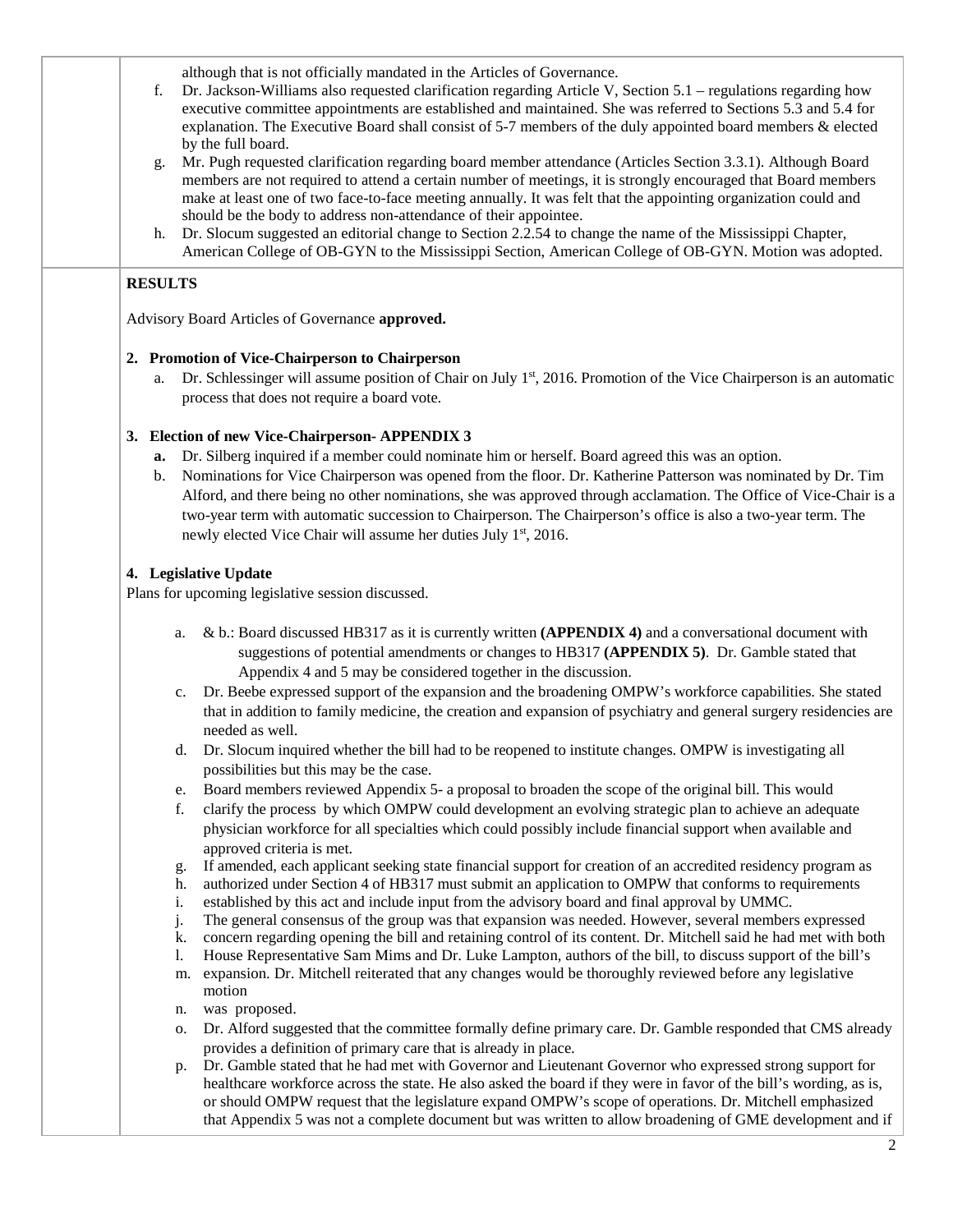changed OMPW could develop specific criteria for the request of financial support or assistance.

# **RESULTS**

- a. Approved Appendix 5 as a work in progress document. Dr. Mitchell requested Board feedback to determine which criteria should be used for financial support.
- b. Two OMPW Executive Committee meetings are scheduled prior to or near the start of the legislative session, November and January. Dr. Gamble suggested that members who wish to have more input into amending the current bill contact the chairperson and participate in the meetings. The Executive Committee would then provide feedback to the full Board.
- c. Dr. Lampton suggested that OMPW discuss the bill with the Attorney General; and he recommended that OMPW speak with UMMC's legal counsel. Dr. Gamble suggested investigating this issue once the upcoming Attorney General election has been decided.
- d. Motion to turn this discussion over to the Executive Committee was approved. The Executive Committee assured the Advisory Board that no action would be taken without general approval. Drs. Schlessinger and Patterson abstained from the vote

# **5. Budget Update: OMPW 2015-2016 Projected Budget proposed to Board**-**APPENDIX 6**

- a. Dr. Mitchell described the hesitancy of several small hospitals, based on fears incurring initial financial debt, to participate in residency expansion. Smaller hospitals, even with OMPW support for the ACGME accreditation process, once they achieve accreditation and the residents start, CMS funds would be slow in arriving. This could cause a cash flow problem during the first couple of years of residency.
	- i. Proposal was to investigate methods if possible to offer hospitals low interest or interest-free loans to bridge the first and second year gap until residencies begins to show a profit and CMS funding arrived.
- b. Dr. Alford suggested Medicaid Expansion Reform and managed care as an option.
	- i. Dr. Mitchell suggested that this was a political decision and although reform may help in the future, this will not likely be a process to provide necessary funds immediately.
- c. Dr. Gamble suggested that OMPW approach Phyllis Williams at MSMA who served at Medicaid for years to investigate possibilities and to see if incentivize participation would be an option.

### **6. Extension for MDA grant funds.**

a. Dr. Mitchell thanked Michael Curran for joining the Board. OMPW will continue to work toward expanding workforce in the Delta.

## **7. Faculty Program Director Development Track**

- a. Dr. Mitchell proposed the idea of creating a one-year Faculty and/or Program Director Development track to Dr. Ralph Didlake, Associate Vice Chancellor for Academic Affairs. The project would identify faculty and possible program directors from across the state and involve them in academic training. Potential program directors require an academic appointment and must have at least five years of experience, two of those five years in an academic role, before they can meet criteria as program directors.
- b. Meetings are planned with UMMC personnel as this program would require UMMC participation.
- c. Dr. Mitchell reached out to Dr. Patterson for suggestions for potential future program directors in the Delta.
- d. Dr. Beebe stated that the National Institute for Program Director Development (NIPPD) materials could be used as a model for such a program.
- e. Dr. Mitchell suggested that he felt it would be appropriate for some OMPW funds to be used to fund the development of such a training institute. There were no objections to further investigation.
- f. He will meet with the Office of Academics Affairs to discuss budget and program structure and bring this back to the board.
- g. Drs. Schlessinger and Silberg agreed that UMMC and William Carey could partner together in the project.

## **8. Project Updates**

## **a. Training Updates**

- 1) **Magnolia Regional Medical Center (Corinth)**
	- Under the leadership of Dr. David Pizzimenti, Magnolia Regional Internal Medicine Residency, which started as an AOA accredited residency has successfully applied for and received an initial ACGME accreditation.
	- ii They have made great strides in the AOA to ACGME transition. They were already registered for the 2015 AOA match and they will evaluate entering NRMP match next fall.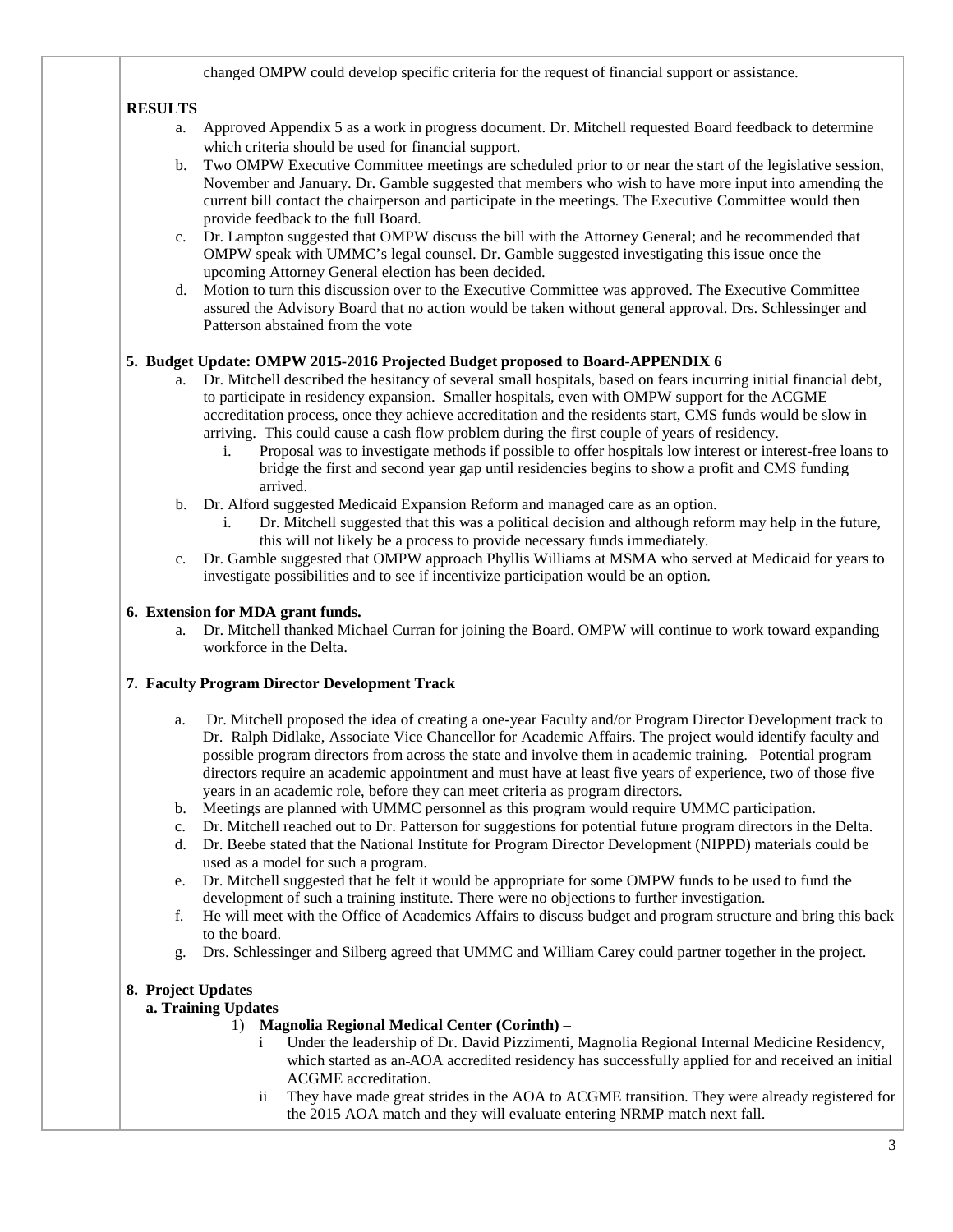### **2) North Mississippi Medical Center (Tupelo) –**

- i Dr. Mitchell will meet with NMMC leaders again on November  $8<sup>th</sup>$  to discuss future plans and possible financing for further GME at NMMC.
- ii A question remains as to whether NMMC has reached a CMS cap? If we are interpreting what we think NMMC's potential is thru CMS documents, the hospital can't expand their family medicine residency as it is capped but can request CMS funding for new and unique residencies other than family medicine.

### **3) Baptist Memorial Healthcare – North Mississippi (Oxford) –**

- Dr. Mitchell met with administrators on October  $12<sup>th</sup>$ ; The hospital is very interested in pursuing a residency program in Internal Medicine but not at this time. Officials have expressed interest in exploring a process and timeline to begin their program in the summer of 2018.
- ii Hospital administration remains focused on building their new replacement hospital which is scheduled to open in 2017.

### **4) Baptist Memorial Hospital – Golden Triangle (Columbus) –**

- i Appalachian Regional Commission grant update **APPENDIX 7 –** OMPW worked closely with Baptist Memorial Health Care Corporation and Baptist Memorial Hospital- Golden Triangle (BMH-GT), to obtain funding for a two-year, \$552,000 ARC grant.
- ii BMH-GT will launch a new Internal Medicine Residency Program projected to begin in July 2017. OMPW will meet with BMH-GT leadership on November  $11<sup>th</sup>$  to continue discussions on how OMPW can continue to assist with the pre-accreditation process. Dr. Schlessinger will be in contact with Dr. Reed to offer support and advice in the process.

### **5) Delta Education and Research Consortium (Four Hospitals in Central Delta) –**

- i OMPW is meeting often with their CEOs. Dr. Mitchell and Bill Oliver, immediate past-CEO of Forrest General Hospital and Director of Special Projects to the CEO, met with consortium members.
- ii All four hospital administrators continue to express interest in developing GME in the area.
- iii Dr. Mitchell also suggested exploring the possibilities of involving an FQHC and other entities in the organizational meetings. Discussions are ongoing.
- iv He also suggested and offered to bring in a consultant from AAFP's Residency Program Solutions group to help the consortium work toward some actionable objectives.
- v OMPW will also explore DRA grants and other possible financial options.

## **6) EC-Healthnet-Meridian –**

- i OMPW continues to seek methods to assist EC-Healthnet in navigating through the transition process from AOA to ACGME accreditation.
- ii OMPW offered that AAFP's RPS be consulted to assist with development of a plan to assist with the transition and to develop a document by which OMPW could use to outline financial support in the transition process.
- iii AAFP's Residency Program Solutions was contracted for this assistance plan. Dr. Valentine has expressed that he was very pleased with the results from the RPS consultant. OMPW continues to seek ways of supporting and assisting in this transition process.

#### **7) UMMC (Jackson) & Forrest General Hospital (Hattiesburg) –**

- OMPW is working with UMMC's Department of Psychiatry and Pine Grove Behavioral Facility to explore the possibilities of a joint venture phased in approach which could initially result in a visiting/voluntary rotation for residents/fellows at Pine Grove Behavioral Health and Addiction Services in Hattiesburg with ultimately the possibilities of a more formal affiliation or working arrangement. (described in **APPENDIX 8**).
- ii Dr. Rodgers is interested in pursuing this plan and if successful, the affiliation would lead to a fully integrated residency training program with Pine Grove by July 2017.
- 8) **Forrest General Hospital (Hattiesburg) & UMMC (Jackson) –** see 7)